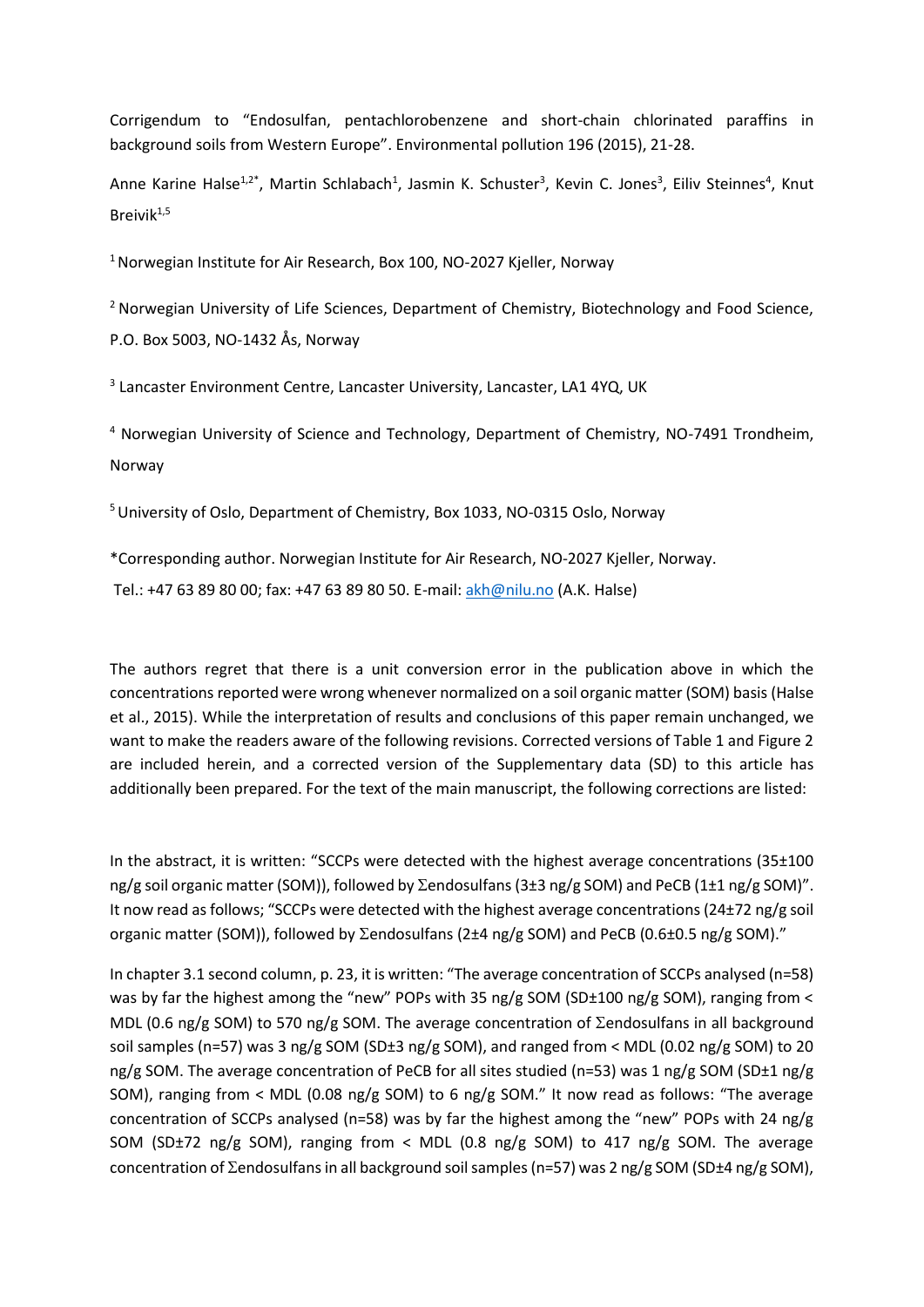and ranged from < MDL (0.02 ng/g SOM) to 26 ng/g SOM. The average concentration of PeCB for all sites studied (n=53) was 0.6 ng/g SOM (SD±0.5 ng/g SOM), ranging from < MDL (0.03 ng/g SOM) to 3 ng/g SOM."

In chapter 3.1 first column, p. 24, it is written: "Endosulfans came out third for all soils combined (3±3 ng/g SOM) including the Norwegian and WL sub-sets, while PeCB exceeded  $\Sigma$ endosulfans in the UK and GL soils. For all soils combined, HCB (1±1 ng/g SOM) was more or less at the same level as PeCB (1±1 ng/g SOM) which in turn exceeded that of  $\Sigma_5$ PBDEs (0.6±0.8 ng/g SOM). The same pattern was evident for Norwegian and WL soils, but not for UK and GL soils. PeCB exceeded both HCB and  $\Sigma_5$ PBDEs in UK and GL soils (Table 1)", but now reads: "ΣEndosulfans came out third for all soils combined (2±4 ng/g SOM) including the Norwegian, UK and WL sub-sets. Concentrations of HCB (1±1 ng/g SOM) were approximately twice that of PeCB (0.6±0.5 ng/g SOM) and  $\Sigma_5$ PBDEs (0.6±0.8 ng/g SOM) for all soils combined. The same pattern was evident for Norwegian together with WL and GL soils, but not for UK soils. Here PeCB was found at the same level as HCB and  $\Sigma_5$ PBDEs (Table 1)."

In chapter 3.3 second column, p. 25, it is written: "The average endosulfan concentration in WL soil was higher than in GL soil with 4 ng/SOM and 1 ng/g SOM, respectively (Table 1)."It should now read as follows: "The average endosulfan concentration in WL soil was higher than in GL soil with 3 ng/g SOM and 0.7 ng/g SOM, respectively (Table 1)."

In chapter 3.3 first column, p. 26, it is written: "The average concentration of  $\Sigma$ endosulfans for the Norwegian sites (n=32) was also higher than for the UK sites (n=24), with 3 and 2 ng/g SOM, respectively (Table 1)". It now read as follows: "The average concentration of  $\Sigma$ endosulfans for the Norwegian sites (n=32) was also higher than for the UK sites (n=24), with 3 and 1 ng/g SOM, respectively (Table 1)."

In chapter 3.4 first column, p. 26, it is written: "The average concentration of PeCB in UK soils (n=21) was about twice the average concentration for the Norwegian soils (n=31) with 2 ng/g SOM and 1 ng/g SOM, respectively (Table 1)." It should now read as follows: "The average concentration of PeCB in UK soils (n=21) was somewhat higher than the average concentration for the Norwegian soils (n=31) with 0.8 ng/g SOM and 0.5 ng/g SOM, respectively (Table 1)."

In chapter 3.4 first column, p. 26, it is written: "The average concentration of PeCB in GL soils (n=19) was at more or less at the same level as WL soils (n=33), i.e. 1 ng/g SOM (Table 1)." It now read as follows: "The average concentration of PeCB in GL soils (n=19) was more or less at the same level as WL soils (n=33), i.e. 0.6 ng/g SOM (Table 1)."

In chapter 3.4 second column, p.26, it is written: "Concentrations of PeCB based on ng/g SOM for both WL and GL soil were generally somewhat higher between  $\sim$  50 and 55°N (>1.5 ng/g SOM in most samples), compared to higher latitudes (typically less than 1.0 ng/g SOM) (Fig. 2b)." It now read as follows: "Concentrations of PeCB based on ng/g SOM for both WL and GL soil were generally somewhat higher between ~ 50-55°N (>0.8 ng/g SOM in most samples), compared to higher latitudes (typically less than 0.5 ng/g SOM) (Fig. 2b)."

In chapter 3.4 second column, p. 26, it is written: "…with exception from two sites (Fig. 2b)."It now reads: "…with exception of one site (Fig. 2b)."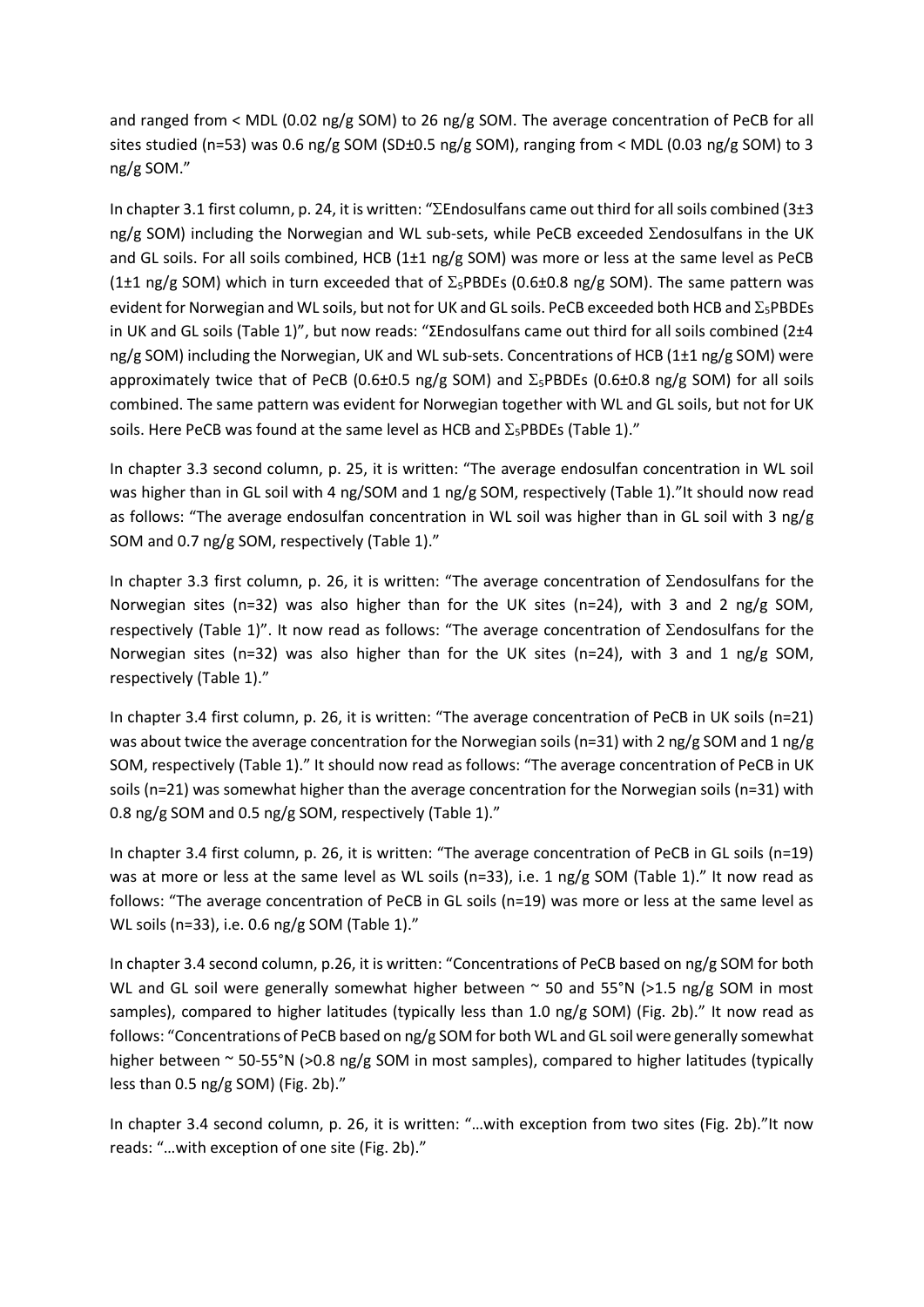In chapter 3.5, p. 26, it is written: "The average concentration of SCCPs for the UK sites was approximately twice the average concentration for the Norwegian sites, with 50 ng/g SOM and 22 ng/g SOM, respectively (Table 1)."It now reads: "The average concentration of SCCPs for the UK sites was almost twice the average concentration for the Norwegian sites, with 31 ng/g SOM and 18 ng/g SOM, respectively (Table 1)."

In chapter3.5, p. 26, it is written:" No sign of a forest filter effect could be observed as the average SCCP concentration in GL soils was 59 ng/g SOM, which is more than 3 times higher than the average concentration in WL soils (17 ng/g SOM) (Table 1)." It now reads: "No sign of a forest filter effect could be observed as the average SCCP concentration in GL soils was 38 ng/g SOM, which is close to 3 times higher than the average concentration in WL soils (14 ng/g SOM) (Table 1)."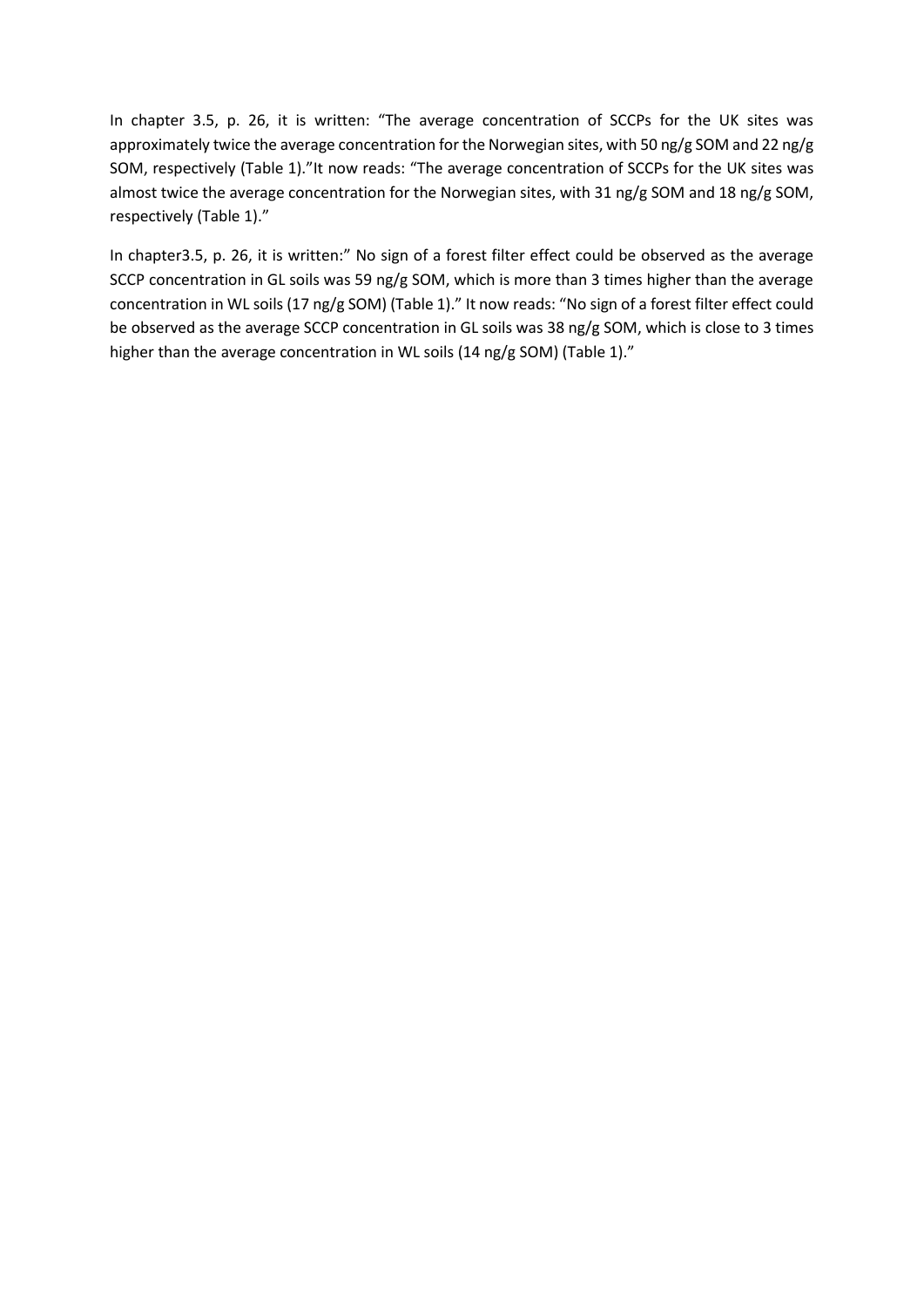| Aritmetric average ± standard deviation<br>Range (min-max) |                |                  |                   |                     |                    |                   |                |           |            |               |            |
|------------------------------------------------------------|----------------|------------------|-------------------|---------------------|--------------------|-------------------|----------------|-----------|------------|---------------|------------|
|                                                            |                |                  |                   |                     |                    |                   |                |           |            |               |            |
| All 2008                                                   | All 2008       | 2±4              | 2±4               | $0.02 \pm 0.02$     | $0.04 \pm 0.1$     | $0.6 \pm 0.5$     | $24 + 72$      | All 2008  | 6±5        | $0.6 + 0.8$   | $1\pm1$    |
| $n = 57/53/58$                                             | $n = 56/52/23$ | $< 0.02^{2}$ -26 | $< 0.003^{2}$ -25 | $< 0.005^{2}$ -0.08 | $< 0.003^{2}$ -0.7 | $< 0.03^{21} - 3$ | $< 0.82$ -417  | $n = 70$  | $0.2 - 27$ | $0.01 - 4$    | $0.04 - 7$ |
| Norway                                                     | Norway         | 3±5              | 3±5               | $0.02 \pm 0.02$     | $0.06 \pm 0.1$     | $0.5 \pm 0.4$     | $18 + 73$      | Norway    | 8±6        | $0.3 \pm 0.4$ | $1\pm1$    |
| n=32/32/32                                                 | $n = 32/31/9$  | $0.08 - 26$      | $0.04 - 25$       | $< 0.005^{2}$ -0.07 | $< 0.003^{2}$ -0.7 | $< 0.03^{2}$ -2   | $< 0.82$ -417  | $n = 40$  | $0.2 - 27$ | $0.01 - 2$    | $0.2 - 5$  |
| UK                                                         | UK             | $1\pm2$          | $1+2$             | $0.02 \pm 0.02$     | $0.02 \pm 0.03$    | $0.8 + 0.6$       | $31 + 71$      | UK        | 5±3        | $1\pm1$       | $0.8 + 1$  |
| n= 25/21/26                                                | n= 24/21/14    | $< 0.02^{2}$ -10 | $< 0.003^{2}$ -10 | $< 0.005^{2}$ -0.08 | $< 0.003^{2}$ -0.1 | $0.2 - 3$         | $< 0.92$ -317  | $n = 30$  | $0.5 - 10$ | $0.1 - 4$     | $0.04 - 7$ |
| GL                                                         | GL             | $0.7 + 0.9$      | $0.6 + 0.9$       | $0.02 \pm 0.02$     | $0.01 \pm 0.01$    | $0.6 + 0.7$       | 38±103         | GL        | 5±5        | $0.5 \pm 0.8$ | $1\pm1$    |
| n= 23/20/24                                                | n= 22/19/9     | $< 0.02^{2}-4$   | $< 0.003^{2} - 4$ | $< 0.005^{2}$ -0.08 | $< 0.0032 - 0.06$  | $< 0.03^{21} - 3$ | $< 0.92$ -417  | $n = 30$  | $0.2 - 23$ | $0.02 - 4$    | $0.06 - 7$ |
| <b>WL</b>                                                  | <b>WL</b>      | 3±5              | 3±5               | $0.02 \pm 0.02$     | $0.06 \pm 0.1$     | $0.6 + 0.4$       | $14 + 37$      | <b>WL</b> | 8±6        | $0.7 + 0.7$   | $1\pm1$    |
| n=34/33/34                                                 | n= 34/33/14    | $0.1 - 26$       | $0.1 - 25$        | $< 0.005^{2}$ -0.07 | $< 0.003^{2}$ -0.7 | $0.2 - 2$         | $< 0.82 - 205$ | $n = 40$  | $0.6 - 27$ | $0.01 - 3$    | $0.04 - 5$ |

Table 1: Average soil concentrations ± standard deviation and ranges, for  $\Sigma$ endosulfans and its constituents, PeCB and SCCPs for all soils combined (ng/g SOM). Samples which failed to meet the specified  $\Omega \sqrt{\Omega}$  criteria were excluded (see 3.1). The table also includes  $\Sigma_{\rm F}$ , PCBs,  $\Sigma$ -PBDEs and HCB [\(Schuster et al., 2011\)](#page-5-1).

 $\frac{1}{1}$  Number (n) of sites for which  $\Sigma$ endosulfans, PeCB and SCCPs were determined, respectively.

<sup>2)</sup> One or more samples were below MDL ( $\frac{1}{2}$  MDL used for statistical summaries).

<sup>3)</sup> Data from [\(Schuster et al., 2011\)](#page-5-1)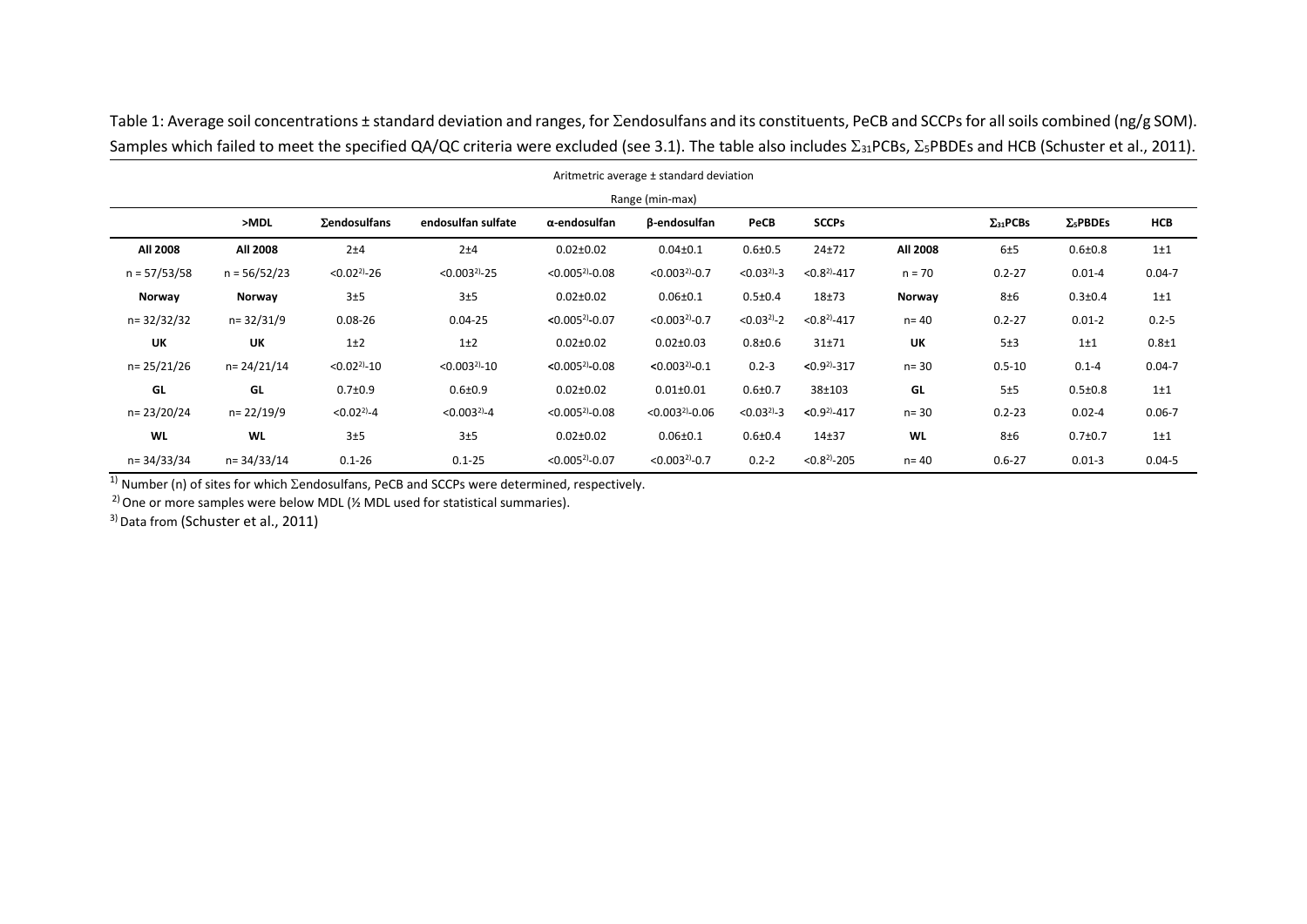Figure 2 (a-i): Latitudinal distribution for  $\Sigma$ endosulfans, PeCB and SCCPs on ng/g SOM (a, b, c) and dry weight basis (d, e, f). Also included is the log concentration (ng  $g^{-1}$  dw) versus SOM (g, h, i). Woodland (WL,  $\blacktriangle$ ) and grassland (GL, O) soil samples are plotted separately. One outlier for each compound was omitted  $(2.8.1)$ .



▲ WL O GL